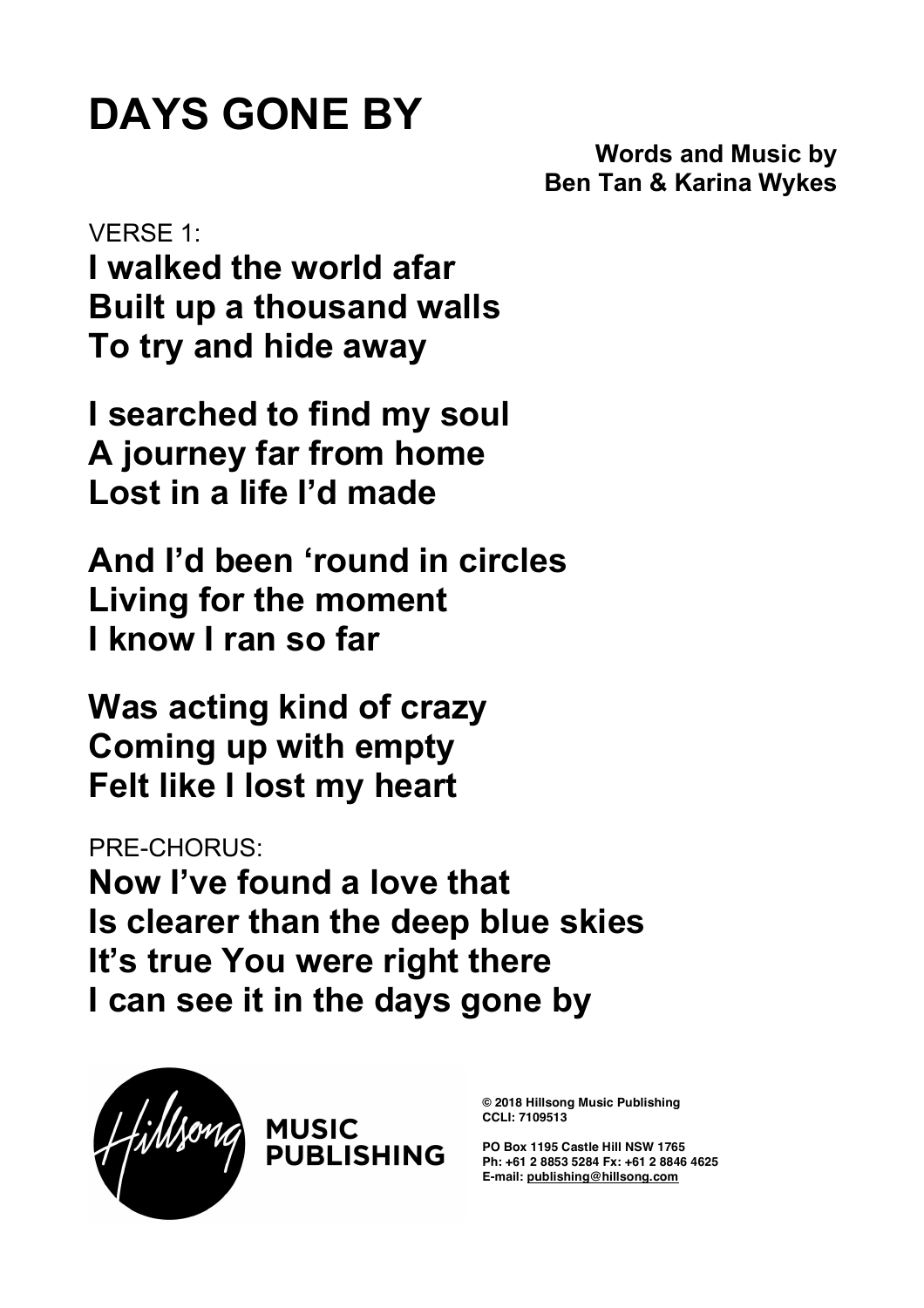**Days Gone By – Page 2**

CHORUS:

**I see You in the days gone by Your promise never left my side I know sometimes I tried to give up Still You caught me when I fell from high I see You in the days gone by**

VERSE 2:

**You took my fragile fate And didn't hesitate Your love in every scar**

**Passion with no restraints Held back the darkest days So now my life is Yours**

**You've got me when I'm broken You're with me when I'm hopeless I know You're never far**

**Your mercy has no ending It perseveres unfailing You'll always have my heart**



**© 2018 Hillsong Music Publishing CCLI: 7109513**

**PO Box 1195 Castle Hill NSW 1765 Ph: +61 2 8853 5284 Fx: +61 2 8846 4625 E-mail: publishing@hillsong.com**